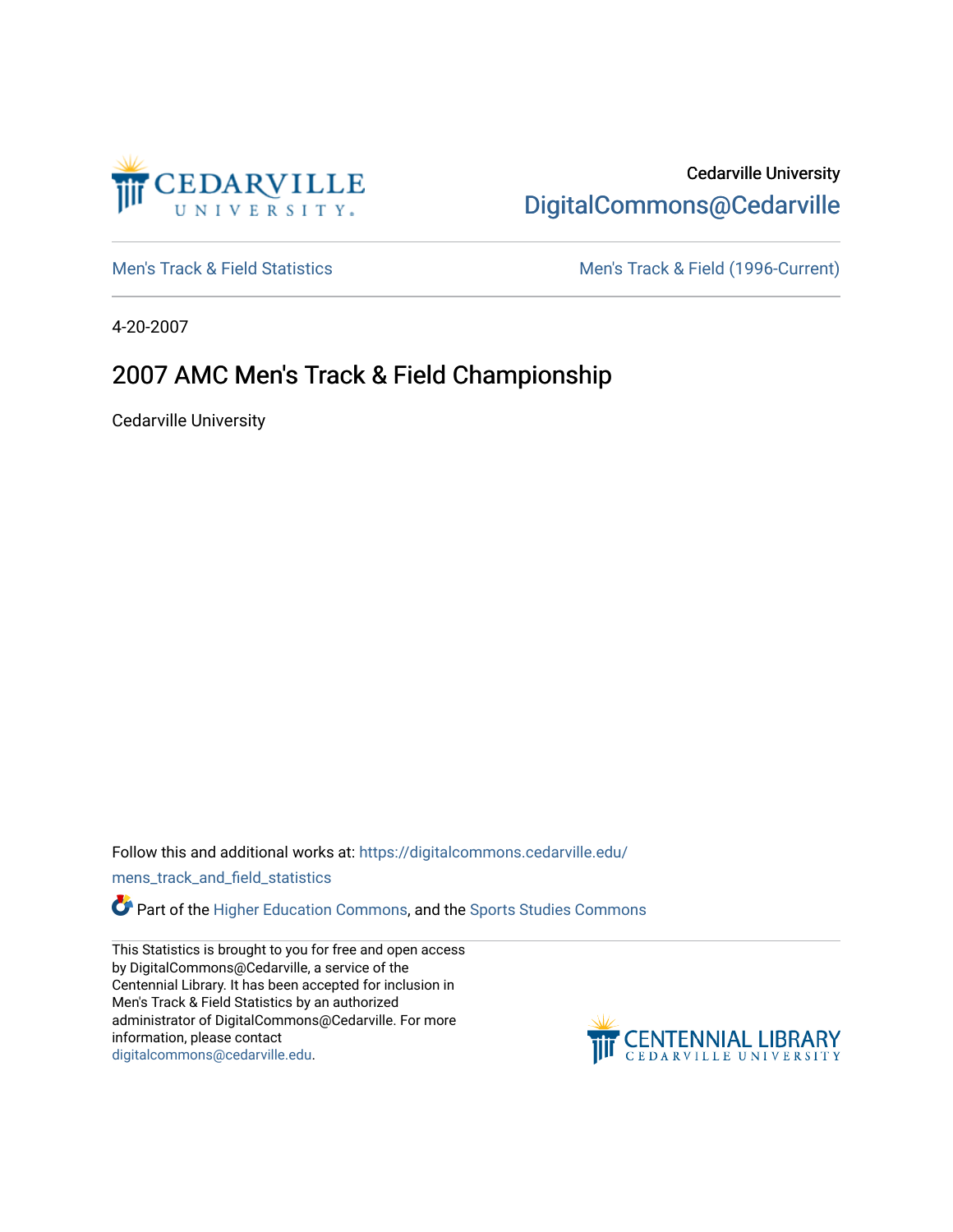# **Men's Track & Field**

**57th Annual AMC Championship - Final Results**  April 20-21, 2007 Houghton College - Houghton, NY  $\frac{1}{2}$ 



|        |                                                     |                 |                        | Men - Team Rankings $-22$ Events Scored       |            |         |                |
|--------|-----------------------------------------------------|-----------------|------------------------|-----------------------------------------------|------------|---------|----------------|
|        | 1) Tiffin University                                |                 | 242                    | 2) Malone College                             |            |         | 172            |
|        | 3) Cedarville University                            |                 | 169                    | 4) Roberts Wesleyan                           |            |         | 76             |
|        | 5) Houghton College                                 |                 | 59.50                  | 6) Notre Dame College                         |            |         | 58             |
|        | 7) Walsh University                                 |                 | 42                     | 8) University of Rio Grande                   |            |         | 22             |
|        | 9) Geneva College                                   |                 | 13.50                  |                                               |            |         |                |
|        |                                                     |                 |                        |                                               |            |         |                |
|        | Men 100 Meter Dash<br>============================= |                 |                        |                                               |            |         |                |
|        | Top 8 Advance by Time                               |                 |                        |                                               |            |         |                |
|        | Meet Record: # 10.54 1962<br>10.70                  | - A             |                        | Odell Barry, Findlay                          |            |         |                |
|        | Name                                                |                 | Year School            | Prelims                                       |            | Wind H# |                |
|        | =======================<br>Preliminaries            |                 | ====================== | ===============================               |            |         |                |
|        | 1 Zach Ball                                         |                 | JR Tiffin Unive        | 10.78q                                        |            | 2.4     | 2              |
|        | 2 Anthony Tackett                                   |                 | FR Notre Dame C        | 10.97q                                        |            | 2.4     | $\mathbf{2}$   |
|        | 3 Thomas Nims                                       |                 | SR Tiffin Unive        | 10.99q                                        |            | 2.3     | 3              |
|        | 4 Charles Wilson-Brown                              |                 | JR Notre Dame C        | 11.12q                                        |            | $-0.2$  | 4              |
|        | 5 Brian Bruce                                       |                 | JR Notre Dame C        | 11.22q                                        |            | 3.4     | $\mathbf{1}$   |
|        | 6 Sammy Starr                                       |                 | FR Cedarville U        | 11.24q                                        |            | 3.4     | $\mathbf{1}$   |
|        | 6 Ryan Speakes                                      |                 | sr Tiffin Unive        | 11.24q                                        |            | $-0.2$  | 4              |
|        | 8 Jimmy Sawin                                       |                 | SR Cedarville U        | 11.29q                                        |            | 2.3     | 3              |
|        | 9 David Croom                                       |                 | FR Univ Rio Grande     | 11.39                                         |            | $-0.2$  | 4              |
|        | 10 Bryan Krieger                                    |                 | FR Malone Colle        | 11.42                                         |            | 2.3     | 3              |
|        | 11 Jeff Tallman                                     |                 | SO Walsh Univer        | 11,47                                         |            | 2.4     | $\overline{2}$ |
|        | 12 Jim Swiech                                       |                 | JR Roberts Wesl        | 11.48                                         |            | 2.4     | 2              |
|        | 13 Brad Muschott                                    |                 | SO Cedarville U        | 11.66                                         |            | $-0.2$  | 4              |
|        | 14 Jason Lockett                                    |                 | FR Notre Dame C        | 11.73                                         |            | 2.3     | 3              |
|        | 15 Travis Smith                                     |                 | SO Cedarville U        | 11.74                                         |            | 2.4     | 2              |
|        | 16 Lou Eisenhauer                                   |                 | FR Roberts Wesl        | 11.82                                         |            | $-0.2$  | 4              |
|        | 17 Mike Romain                                      |                 | sr Tiffin Unive        | 11.91                                         |            | 3.4     | 1              |
|        | 18 Matt Susa                                        |                 | FR Geneva Colle        | 12.01                                         |            | 2.3     | 3              |
|        | 19 Eric Nickell                                     |                 | FR Malone Colle        | 12.02                                         |            | 2.4     | 2              |
|        | 20 Evan Cook                                        |                 | SO Houghton Col        | 12,39                                         |            | 3.4     | 1              |
|        | 21 Alexander Dagg                                   |                 | SO Houghton Col        | 12.50                                         |            | 2.3     | 3              |
|        | 22 Tom Humbert                                      |                 | SO Roberts Wesl        | 12.52                                         |            | 3.4     | 1              |
|        | 23 Dustin Craig                                     |                 | FR Malone Colle        | 12.56                                         |            | $-0.2$  | 4              |
|        | 24 Patrick Morales                                  |                 | SO Houghton Col        | 12.59                                         |            | 2.4     | 2              |
|        | Men 100 Meter Dash                                  |                 |                        |                                               |            |         |                |
|        | Meet Record: # 10.54                                | 1962            |                        | Odell Barry, Findlay                          |            |         |                |
|        | 10.70                                               | А               |                        |                                               |            |         |                |
|        | Name                                                | Year School     |                        | Finals<br>----------------------------------- |            |         | Wind Points    |
| Finals |                                                     |                 |                        |                                               |            |         |                |
|        | 1 Zach Ball                                         | JR Tiffin Unive |                        | 11.02                                         |            | 10      |                |
|        | 2 Thomas Nims                                       | SR Tiffin Unive |                        | 11.05                                         | 0.4        | 8       |                |
|        | 3 Anthony Tackett                                   | FR Notre Dame C |                        | 11.08                                         | 0.4        | 6       |                |
|        | 4 Charles Wilson-Bro                                | JR Notre Dame C |                        | 11.35                                         | 0.4<br>0.4 | 5       |                |
|        | 5 Ryan Speakes                                      | sr Tiffin Unive |                        | 11.36                                         | 0.4        | 4       |                |
|        |                                                     |                 |                        |                                               |            |         |                |

http://www.amcsports.com/2006-07 /mtrresults .htm 6/8/2007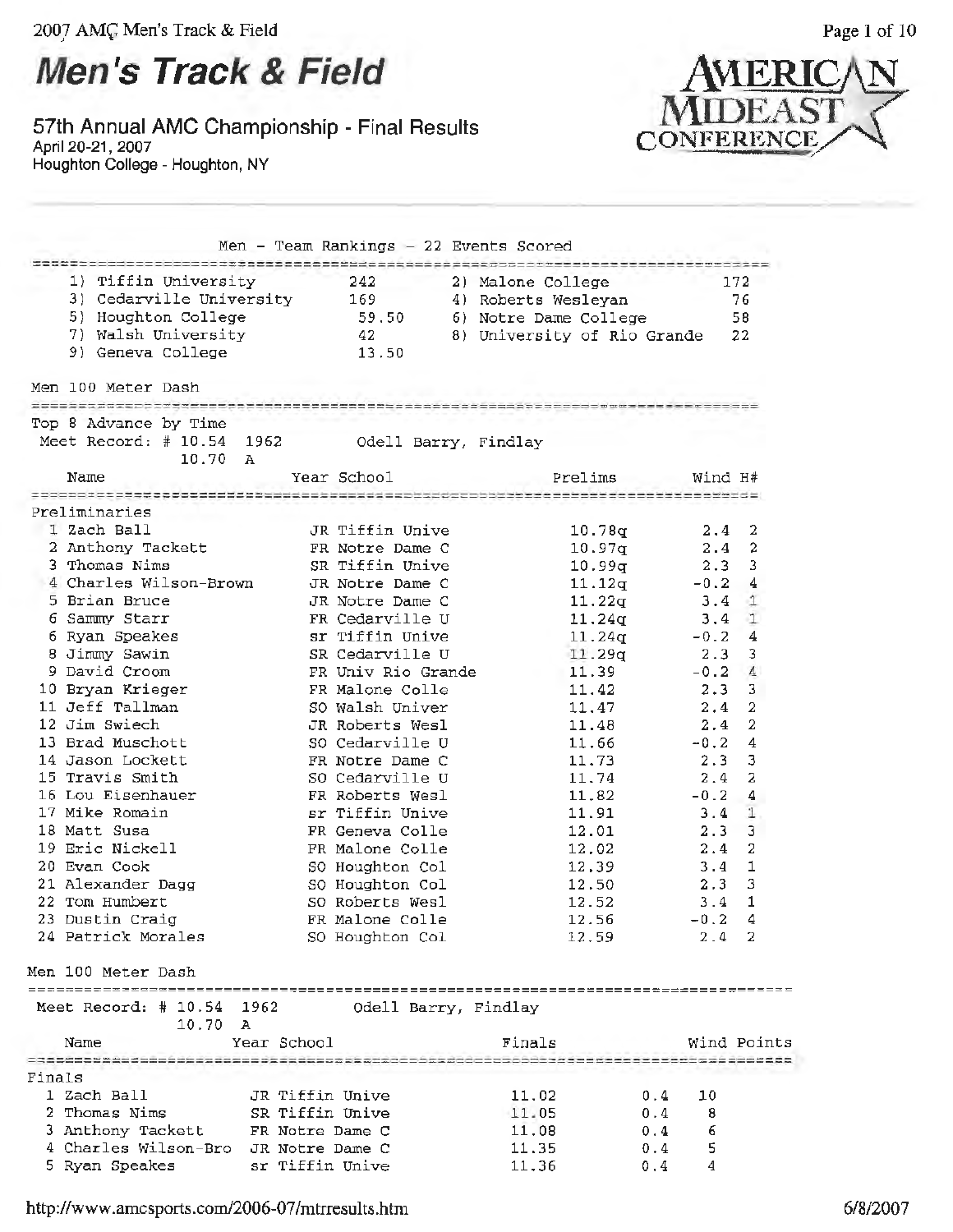| 2007 AMC Men's Track & Field         |                                                |         |                  | Page 2 of 10 |
|--------------------------------------|------------------------------------------------|---------|------------------|--------------|
| 6 Brian Bruce                        | JR Notre Dame C                                | 11.43   | 0.4<br>3         |              |
|                                      | 7 Jimmy Sawin SR Cedarville U                  | 11.70   | 2<br>0.4         |              |
| 8 Sammy Starr                        | FR Cedarville U                                | 12.34   | 1<br>0.4         |              |
| Men 200 Meter Dash                   |                                                |         |                  |              |
| Top 8 Advance by Time                |                                                |         |                  |              |
| 21.78 A                              | Meet Record: # 21.34 1977 Renard Smith, Malone |         |                  |              |
| Name                                 | Year School                                    | Prelims | Wind H#          |              |
| Preliminaries                        |                                                |         |                  |              |
| 1 Zach Ball                          | JR Tiffin Unive                                | 21.97q  | 1.1 <sup>3</sup> |              |
| 2 Thomas Nims                        | SR Tiffin Unive                                | 22.04q  | 0.8 <sub>1</sub> |              |
| 3 Josh Perry                         | JR Univ Rio Grande                             | 22.35q  | $1.1 \quad 3$    |              |
| 4 Patrick Manders                    | SR Tiffin Unive                                | 22.59q  | 2.9 4            |              |
| 5 Anthony Tackett                    | FR Notre Dame C                                | 22.62q  | $0.8$ 1          |              |
| 6 Charles Wilson-Brown               | JR Notre Dame C                                | 22.67q  | $1.2 - 2$        |              |
| 7 David Miller                       | SO Walsh Univer                                | 22.81q  | $1.1 - 3$        |              |
|                                      | FR Malone Colle                                | 22.87q  | 0.8 <sub>1</sub> |              |
| 8 Bryan Krieger                      |                                                |         | $1.2 \quad 2$    |              |
| 9 David Croom                        | FR Univ Rio Grande                             | 22.89   |                  |              |
| 10 Ryan Speakes                      | sr Tiffin Unive                                | 22.96   | $1.2 \quad 2$    |              |
| 11 Brian Bruce                       | JR Notre Dame C                                | 23.00   | 2.94             |              |
| 12 Steve Scott                       | SO Houghton Col                                | 23.10   | $1.2 \quad 2$    |              |
| 13 Chris Diaz                        | SO Malone Colle                                | 23.14   | $1.2 \quad 2$    |              |
| 14 Crosby Sackett                    | FR Roberts Wesl                                | 23.24   | 2.94             |              |
| 15 Josh Chaffin                      | FR Malone Colle                                | 23.50   | 2.94             |              |
| 16 Brad Muschott                     | SO Cedarville U                                | 23.53   | $0.8 \quad 1$    |              |
| 17 Mike Scibilia                     | FR Roberts Wesl                                | 23.62   | 0.8 <sub>1</sub> |              |
| 18 Jeff Tallman                      | SO Walsh Univer                                | 23.64   | 2.94             |              |
|                                      | FR Cedarville U                                | 23.82   | $1.2 \quad 2$    |              |
| 19 Michael Beight                    |                                                |         | $1.2 \quad 2$    |              |
| 20 Lou Eisenhauer                    | FR Roberts Wesl                                | 23.92   |                  |              |
| 21 Stephen Gruenberg                 | SO Cedarville U                                | 24.07   | 2.94             |              |
| 22 Brandon Brummert                  | FR Roberts Wesl                                | 24.39   | 1.1 <sup>3</sup> |              |
| 23 Eric Nickell                      | FR Malone Colle                                | 24.76   | $1.1 \quad 3$    |              |
| 24 Evan Cook                         | SO Houghton Col                                | 24.85   | 1.1 <sup>3</sup> |              |
| 25 Aaron Williams                    | SO Houghton Col                                | 24.91   | 2.94             |              |
| 26 Patrick Morales                   | SO Houghton Col                                | 24.97   | $0.8 \quad 1$    |              |
| Men 200 Meter Dash                   |                                                |         |                  |              |
| Meet Record: # 21.34 1977            | Renard Smith, Malone                           |         |                  |              |
| 21.78 A                              |                                                |         |                  |              |
| Name                                 | Year School                                    | Finals  | Wind Points      |              |
| Finals                               |                                                |         |                  |              |
| 1 Thomas Nims                        | SR Tiffin Unive                                | 21.91   | 1.8<br>10        |              |
| 2 Zach Ball                          | JR Tiffin Unive                                | 22.05   | 1.8<br>8         |              |
| 3 Josh Perry                         | JR Univ Rio Grande                             | 22.24   | 1.8<br>6         |              |
| 4 Patrick Manders                    | SR Tiffin Unive                                | 22.53   | 1.8              |              |
| 5 Charles Wilson-Bro JR Notre Dame C |                                                | 22.57   | 1.8              |              |
| 6 Anthony Tackett                    | FR Notre Dame C                                | 22,60   | 1.8<br>3         |              |
| 7 David Miller                       | SO Walsh Univer                                | 22.79   | 2<br>1.8         |              |
| 8 Bryan Krieger                      | FR Malone Colle                                | 23.08   | 1<br>1.8         |              |
| Men 400 Meter Dash                   |                                                |         |                  |              |
| Meet Record: $#47.44$                | Tony King, Malone<br>1985                      |         |                  |              |
| 48.54 A<br>Name                      | Year School                                    | Finals  |                  | H# Points    |
|                                      |                                                | 48.21 A | 3.               | 10           |
| 1 Chris Cruise                       | JR Malone Colle                                |         | 3                | 8            |
| 2 Patrick Manders                    | SR Tiffin Unive                                | 48.26 A |                  |              |
| 3 Josh Perry                         | JR Univ Rio Grande                             | 48.85   | з                | 6            |

http://www.amcsports.com/2006-07/mtrresults.htm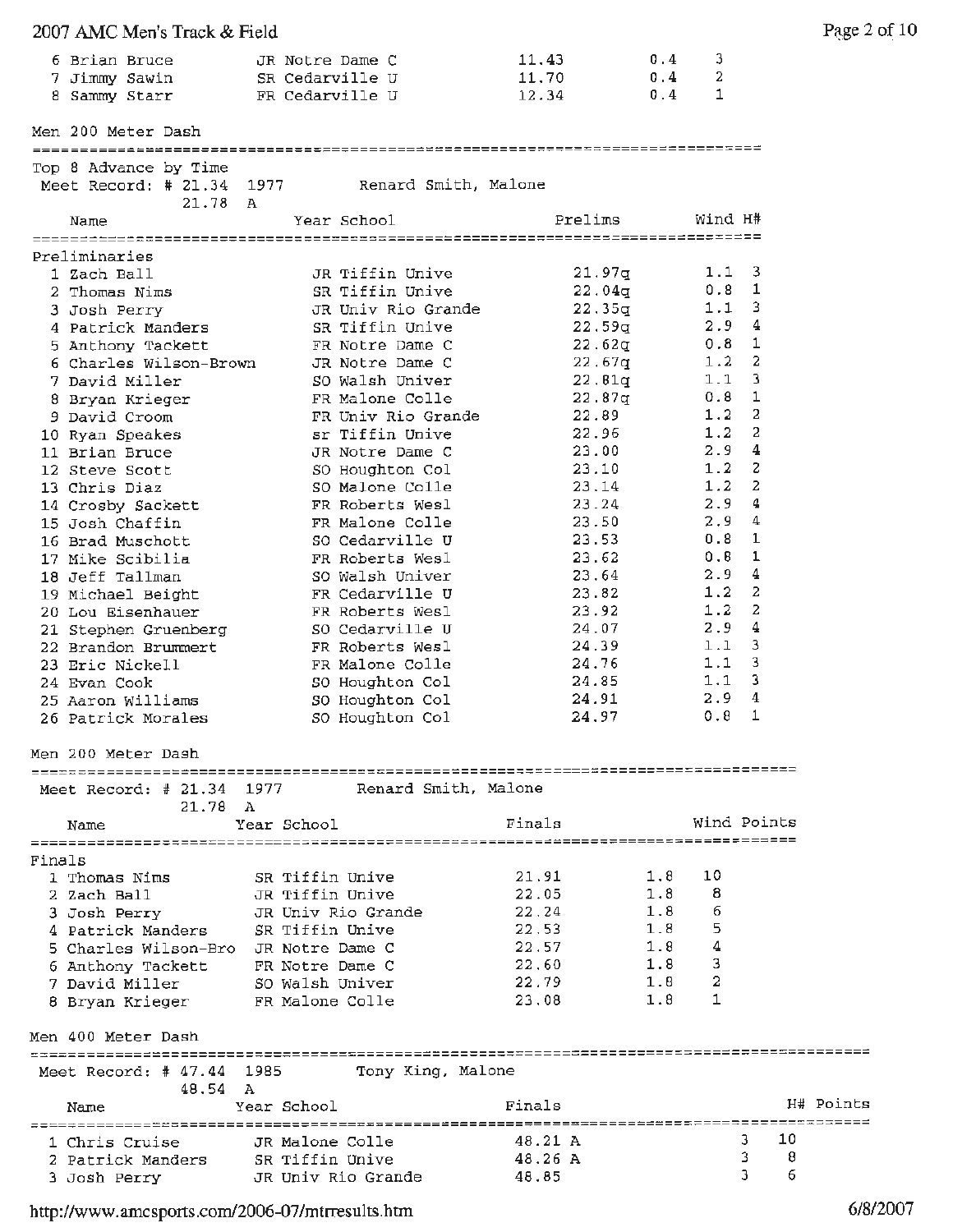# 2007 AMG Men's Track & Field

| 4 Chad Johnson<br>5 CJ Dates<br>6 Crosby Sackett<br>7 Brandon Baston<br>8 Marcus Johnson<br>9 Jeremy Kinches<br>10 Michael Beight<br>11 Mike Barhorst<br>12 David Miller<br>13 Josh Chaffin<br>14 Chris Woodfork<br>15 Martin Jones<br>16 Bryan Yasho<br>17 Andrew Saris<br>18 Aaron Williams<br>19 Patrick Morales<br>20 Tom Humbert<br>Men 800 Meter Run |              | JR Tiffin Unive<br>SO Roberts Wesl<br>FR Roberts Wesl<br>JR Univ Rio Grande<br>SO Tiffin Unive<br>JR Notre Dame C<br>FR Cedarville U<br>sr Tiffin Unive<br>SO Walsh Univer<br>FR Malone Colle<br>SO Notre Dame C<br>JR Notre Dame C<br>FR Walsh Univer<br>SO Walsh Univer<br>SO Houghton Col<br>SO Houghton Col<br>SO Roberts Wesl | 49.98<br>50.46<br>50.75<br>50.81<br>51.28<br>51.30<br>51.31<br>51.56<br>51.81<br>51.89<br>52.42<br>53.45<br>53,87<br>53.93<br>54.73<br>55.12<br>55.81 | $\overline{c}$<br>$\overline{2}$<br>2<br>$\overline{2}$<br>$\mathbbm{1}$<br>$\mathbf 1$<br>$\mathbf{1}$ | 3<br>3<br>3<br>2<br>3<br>3<br>$\mathbf 2$<br>2<br>$\boldsymbol{2}$<br>$\mathbf 1$ | 5<br>4<br>3<br>2<br>1 |
|------------------------------------------------------------------------------------------------------------------------------------------------------------------------------------------------------------------------------------------------------------------------------------------------------------------------------------------------------------|--------------|------------------------------------------------------------------------------------------------------------------------------------------------------------------------------------------------------------------------------------------------------------------------------------------------------------------------------------|-------------------------------------------------------------------------------------------------------------------------------------------------------|---------------------------------------------------------------------------------------------------------|-----------------------------------------------------------------------------------|-----------------------|
| Meet Record: $# 1:51.33$                                                                                                                                                                                                                                                                                                                                   | 2006         | Julius Rono, Roberts Wesleyan                                                                                                                                                                                                                                                                                                      |                                                                                                                                                       |                                                                                                         |                                                                                   |                       |
| 1:53.00<br>Name                                                                                                                                                                                                                                                                                                                                            | $\mathbb{A}$ | Year School                                                                                                                                                                                                                                                                                                                        | Finals                                                                                                                                                |                                                                                                         |                                                                                   | Points                |
| 1 Julius Rono                                                                                                                                                                                                                                                                                                                                              |              | JR Roberts Wesl                                                                                                                                                                                                                                                                                                                    | 1:53.21                                                                                                                                               |                                                                                                         | 10                                                                                |                       |
| 2 Ryan Fadden                                                                                                                                                                                                                                                                                                                                              |              | SR Houghton Col                                                                                                                                                                                                                                                                                                                    | 1:53.27                                                                                                                                               |                                                                                                         | 8                                                                                 |                       |
| 3 Chris Sinick                                                                                                                                                                                                                                                                                                                                             |              | FR Malone Colle                                                                                                                                                                                                                                                                                                                    | 1:54.05                                                                                                                                               |                                                                                                         | 6                                                                                 |                       |
| 4 Daniel Roberts                                                                                                                                                                                                                                                                                                                                           |              | FR Cedarville U                                                                                                                                                                                                                                                                                                                    | 1:54.28                                                                                                                                               |                                                                                                         | 5                                                                                 |                       |
| 5 Josiah Snelgrove                                                                                                                                                                                                                                                                                                                                         |              | FR Houghton Col                                                                                                                                                                                                                                                                                                                    | 1:54.79                                                                                                                                               |                                                                                                         | 4                                                                                 |                       |
| 6 Brendon McKee                                                                                                                                                                                                                                                                                                                                            |              | SO Walsh Univer                                                                                                                                                                                                                                                                                                                    | 1:55.25                                                                                                                                               |                                                                                                         | З                                                                                 |                       |
| 7 Dan Ballard                                                                                                                                                                                                                                                                                                                                              |              | SO Houghton Col                                                                                                                                                                                                                                                                                                                    | 1:56.35                                                                                                                                               |                                                                                                         | 2                                                                                 |                       |
| 8 Thomas Buxton                                                                                                                                                                                                                                                                                                                                            |              | SO Tiffin Unive                                                                                                                                                                                                                                                                                                                    | 1:56.95                                                                                                                                               |                                                                                                         | 1                                                                                 |                       |
| 9 Josh Saunders                                                                                                                                                                                                                                                                                                                                            |              | SO Cedarville U                                                                                                                                                                                                                                                                                                                    | 1:58.69                                                                                                                                               |                                                                                                         |                                                                                   |                       |
| 10 Chad Stauring                                                                                                                                                                                                                                                                                                                                           |              | SO Houghton Col                                                                                                                                                                                                                                                                                                                    | 1:59.52                                                                                                                                               |                                                                                                         |                                                                                   |                       |
| 11 Alberto Felix                                                                                                                                                                                                                                                                                                                                           |              | SO Notre Dame C                                                                                                                                                                                                                                                                                                                    | 1:59.80                                                                                                                                               |                                                                                                         |                                                                                   |                       |
| 12 Josh Cline                                                                                                                                                                                                                                                                                                                                              |              | jr Tiffin Unive                                                                                                                                                                                                                                                                                                                    | 2:00.15                                                                                                                                               |                                                                                                         |                                                                                   |                       |
| 13 Kurt Groman                                                                                                                                                                                                                                                                                                                                             |              | FR Cedarville U                                                                                                                                                                                                                                                                                                                    | 2:00.89                                                                                                                                               |                                                                                                         |                                                                                   |                       |
| 14 Nik Schweikert                                                                                                                                                                                                                                                                                                                                          |              | SO Malone Colle                                                                                                                                                                                                                                                                                                                    | 2:00.98                                                                                                                                               |                                                                                                         |                                                                                   |                       |
| 15 Micheal Coates                                                                                                                                                                                                                                                                                                                                          |              | JR Malone Colle                                                                                                                                                                                                                                                                                                                    | 2:01.91                                                                                                                                               |                                                                                                         |                                                                                   |                       |
| 16 Joshua Kinches                                                                                                                                                                                                                                                                                                                                          |              | SR Notre Dame C                                                                                                                                                                                                                                                                                                                    | 2:02.28                                                                                                                                               |                                                                                                         |                                                                                   |                       |
| 17 Kyle Faerber                                                                                                                                                                                                                                                                                                                                            |              | fr Tiffin Unive                                                                                                                                                                                                                                                                                                                    | 2:02.63                                                                                                                                               |                                                                                                         |                                                                                   |                       |
| 18 Chris Maloney                                                                                                                                                                                                                                                                                                                                           |              | FR Roberts Wesl                                                                                                                                                                                                                                                                                                                    | 2:02.72                                                                                                                                               |                                                                                                         |                                                                                   |                       |
| 19 Kyle Komer                                                                                                                                                                                                                                                                                                                                              |              | SO Notre Dame C                                                                                                                                                                                                                                                                                                                    | 2:03.87                                                                                                                                               |                                                                                                         |                                                                                   |                       |
| 20 Joe Siebert                                                                                                                                                                                                                                                                                                                                             |              | JR Malone Colle                                                                                                                                                                                                                                                                                                                    |                                                                                                                                                       |                                                                                                         |                                                                                   |                       |
|                                                                                                                                                                                                                                                                                                                                                            |              | FR Cedarville U                                                                                                                                                                                                                                                                                                                    | 2:05.61<br>2:07.12                                                                                                                                    |                                                                                                         |                                                                                   |                       |
| 21 Eric Kempton                                                                                                                                                                                                                                                                                                                                            |              |                                                                                                                                                                                                                                                                                                                                    |                                                                                                                                                       |                                                                                                         |                                                                                   |                       |
| 22 Christopher Zundel SR Walsh Univer                                                                                                                                                                                                                                                                                                                      |              |                                                                                                                                                                                                                                                                                                                                    | 2:07.49                                                                                                                                               |                                                                                                         |                                                                                   |                       |
| 23 Skylar Branstool<br>24 Mike Mannozzi                                                                                                                                                                                                                                                                                                                    |              | FR Walsh Univer<br>FR Notre Dame C                                                                                                                                                                                                                                                                                                 | 2:12.06<br>2:14.78                                                                                                                                    |                                                                                                         |                                                                                   |                       |
| Men 1500 Meter Run                                                                                                                                                                                                                                                                                                                                         |              |                                                                                                                                                                                                                                                                                                                                    |                                                                                                                                                       |                                                                                                         |                                                                                   |                       |
| Meet Record: $# 3:49.92$                                                                                                                                                                                                                                                                                                                                   | 2006         | Julius Rono, Roberts Wesleyan                                                                                                                                                                                                                                                                                                      |                                                                                                                                                       |                                                                                                         |                                                                                   |                       |
| 3:55.25<br>Name                                                                                                                                                                                                                                                                                                                                            | A            | Year School                                                                                                                                                                                                                                                                                                                        | Finals                                                                                                                                                |                                                                                                         |                                                                                   | Points                |
|                                                                                                                                                                                                                                                                                                                                                            |              |                                                                                                                                                                                                                                                                                                                                    |                                                                                                                                                       |                                                                                                         |                                                                                   |                       |
| 1 Daniel Roberts                                                                                                                                                                                                                                                                                                                                           |              | FR Cedarville U                                                                                                                                                                                                                                                                                                                    | 3:48.20#A                                                                                                                                             |                                                                                                         | 10                                                                                |                       |
| 2 Julius Rono                                                                                                                                                                                                                                                                                                                                              |              | JR Roberts Wesl                                                                                                                                                                                                                                                                                                                    | 3:48.27#A                                                                                                                                             |                                                                                                         | 8                                                                                 |                       |
| 3 Chris Sinick                                                                                                                                                                                                                                                                                                                                             |              | FR Malone Colle                                                                                                                                                                                                                                                                                                                    | 3:55.54                                                                                                                                               |                                                                                                         | 6                                                                                 |                       |
| 4 Jud Brooker                                                                                                                                                                                                                                                                                                                                              |              | SO Cedarville U                                                                                                                                                                                                                                                                                                                    | 3:57.53                                                                                                                                               |                                                                                                         | 5                                                                                 |                       |
| 5 Micheal Coates                                                                                                                                                                                                                                                                                                                                           |              | JR Malone Colle                                                                                                                                                                                                                                                                                                                    | 3:57.87                                                                                                                                               |                                                                                                         | 4                                                                                 |                       |
| 6 Dan Ballard                                                                                                                                                                                                                                                                                                                                              |              | SO Houghton Col                                                                                                                                                                                                                                                                                                                    | 3:58.61                                                                                                                                               |                                                                                                         | 3                                                                                 |                       |
| 7 Nik Schweikert                                                                                                                                                                                                                                                                                                                                           |              | SO Malone Colle                                                                                                                                                                                                                                                                                                                    | 4:00.62                                                                                                                                               |                                                                                                         | $\mathbf{2}$                                                                      |                       |
| 8 Jeremy Lee                                                                                                                                                                                                                                                                                                                                               |              | FR Tiffin Unive                                                                                                                                                                                                                                                                                                                    | 4:01.97                                                                                                                                               |                                                                                                         | 1                                                                                 |                       |
| 9 Justin Baum                                                                                                                                                                                                                                                                                                                                              |              | JR Malone Colle                                                                                                                                                                                                                                                                                                                    | 4:04.12                                                                                                                                               |                                                                                                         |                                                                                   |                       |

http://www.amcsports.corn/2006-07 /mtrresults .htm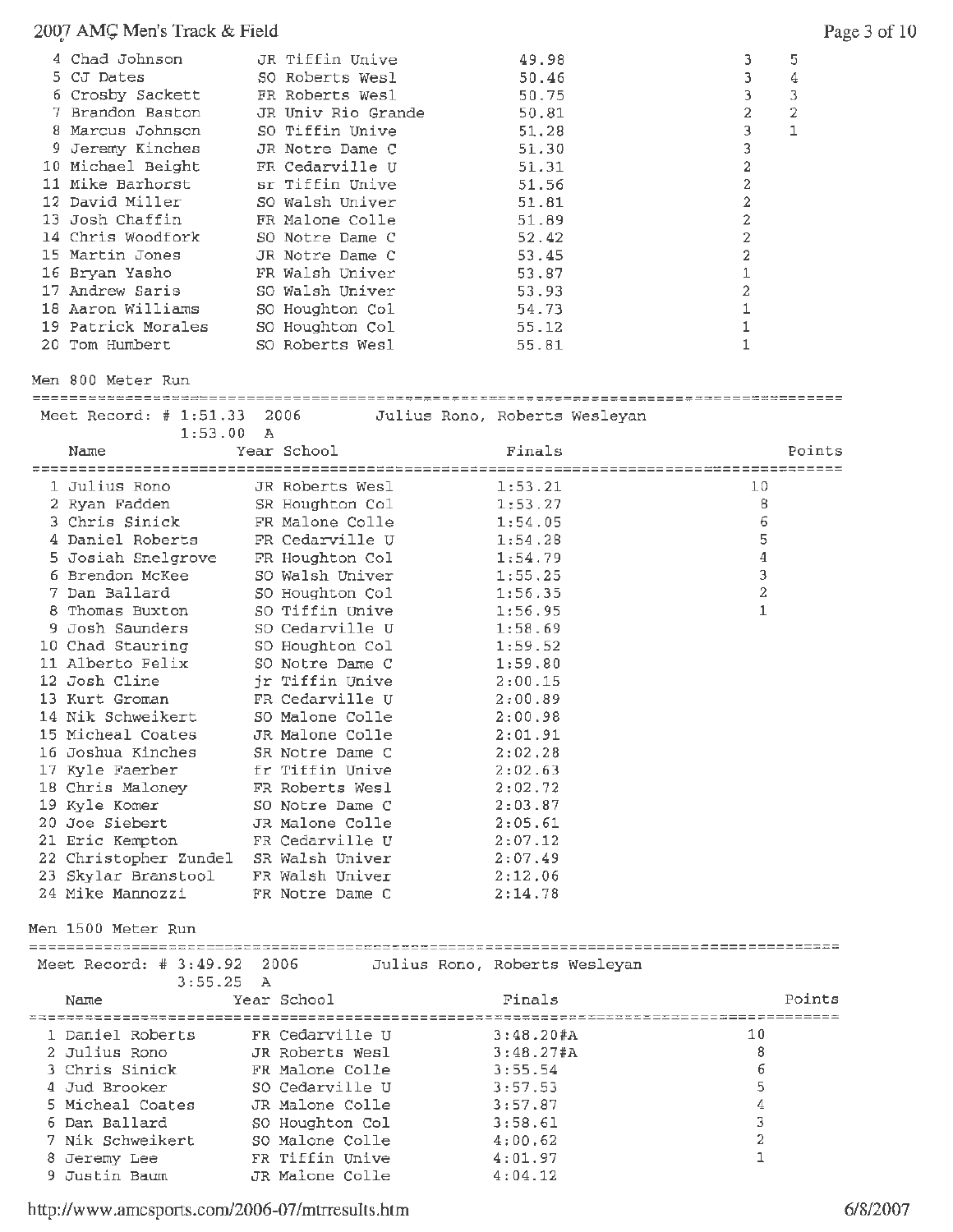#### 2007 AMC Men's Track & Field P:: 1ge 4 of 10

| 10 Corey Culbertson | SO Univ Rio Grande | 4:06.50 |
|---------------------|--------------------|---------|
| 11 Chad Stauring    | SO Houghton Col    | 4:07.44 |
| 12 Randy Terrell    | so Tiffin Unive    | 4:12.81 |
| 13 Kyle Komer       | SO Notre Dame C    | 4:16.32 |
| 14 Joe Campagna     | FR Houghton Col    | 4:16.65 |
| 15 Joshua Kinches   | SR Notre Dame C    | 4:18.66 |
| 16 Josh Falk        | FR Geneva Colle    | 4:21.58 |
| 17 Adam Nunns       | fr Tiffin Unive    | 4:31.11 |
| 18 Marco Caponi     | FR Notre Dame C    | 4:41.73 |

Men 5000 Meter Run =====--=---------=======================================~====================--~=------ Meet Record: # 14:36.70 1989 **Mike** Iacofano, Walsh  $14:56.24$  A<br>Year School Points Finals Name Year School 1 Paul Robinson FR Malone Colle 15:07.77 10 2 Evan Gaynor FR Malone Colle 15:08.86 8 3 Chad Roberts so Tiffin Unive 15:19.23 6 4 Justin Herbert JR Cedarville U 15:30.03 5 5 Andrew Belzer SR Tiffin Unive 15:49.84 4 <sup>6</sup>Michael Groholy JR Walsh Univer 15:52.90 3 Pryan Pittman SR Cedarville U 15:59.52 2 8 Jeremy Lee FR Tiffin Unive 16:07.19 1 9 Paul Webb SO Univ Rio Grande 16:11.10 10 Jacob Connor SO Houghton Col 16:23.16 11 Evan Williams 50 Roberts Wesl 16:26.01 12 Jon Winnyk so Walsh Univer 16:34.44 13 Kurt Olson sr Tiffin Unive 16:45.60 14 Chad Dobson FR Notre Dame C 16:46.09 15 Joe Campagna FR Houghton Col 16:56.17 16 Tyler Immel SR Walsh Univer 17:13.71 17 Ryan Crocker so Malone Colle 17:26.82 18 Mike Platt **JR** Houghton Col 17:30.52 19 Greg Jensen FR Houghton Col 17:38.05 20 Philip Webb JR Univ Rio Grande 18:04.27 Example 2 2 and the Notre Dame C 18:26.08<br>
22 Jordan Cunnigham 20 Univ Rio Grande 20:08.89<br>
20:08.89<br>
-- Brendan McKee 20 Walsh Univer DNF 21 Mike Rodriguez FR Notre Dame C 18:26.08 22 Jordan Cunnigham so Univ Rio Grande 20:08.89 Men 10000 Meter Run Meet Record: # 31:14.24 1997 John Clemons, Rio Grande 31:50.00 A Name Year School Points Finals 1 Chad Roberts so Tiffin Unive 31:12.88#A 10 <sup>2</sup>Justin Baum JR Malone Colle 31:18.59 **<sup>A</sup>** 8 3 Ryan Kienzle JR Malone Colle 31:31.19 **<sup>A</sup>** 6 4 Justin Herbert JR Cedarville U 32:56.36 5 5 Rob Trennepohl so Cedarville U 33:21.59 4 6 Tim Geabler SR Walsh Univer 33:44.07 3 7 Bryan Pit trnan SR Cedarville U 33:53.79 2 8 Dan McCracken FR Malone Colle 33:55.58 1 <sup>9</sup>William Kyttle JR Tiffin Unive 35:23.42 10 Jacob Connor SO Houghton Col 35:42.21 11 John Perkins SR Geneva Colle 36:13.28 12 Trevor Popielec jr Tiffin Unive 36:19.87 13 Ian Miller SR Malone Colle 36:56.32 14 Sean McBride SR Walsh Univer 37:31.62 15 Randy Street FR Notre Dame C 37:46.84

**Men** 5000 Meter Race Walk

#### http://www.amcsports.com/2006-07/mtrresults.htm

Wegene Degefa so Roberts Wesl DNF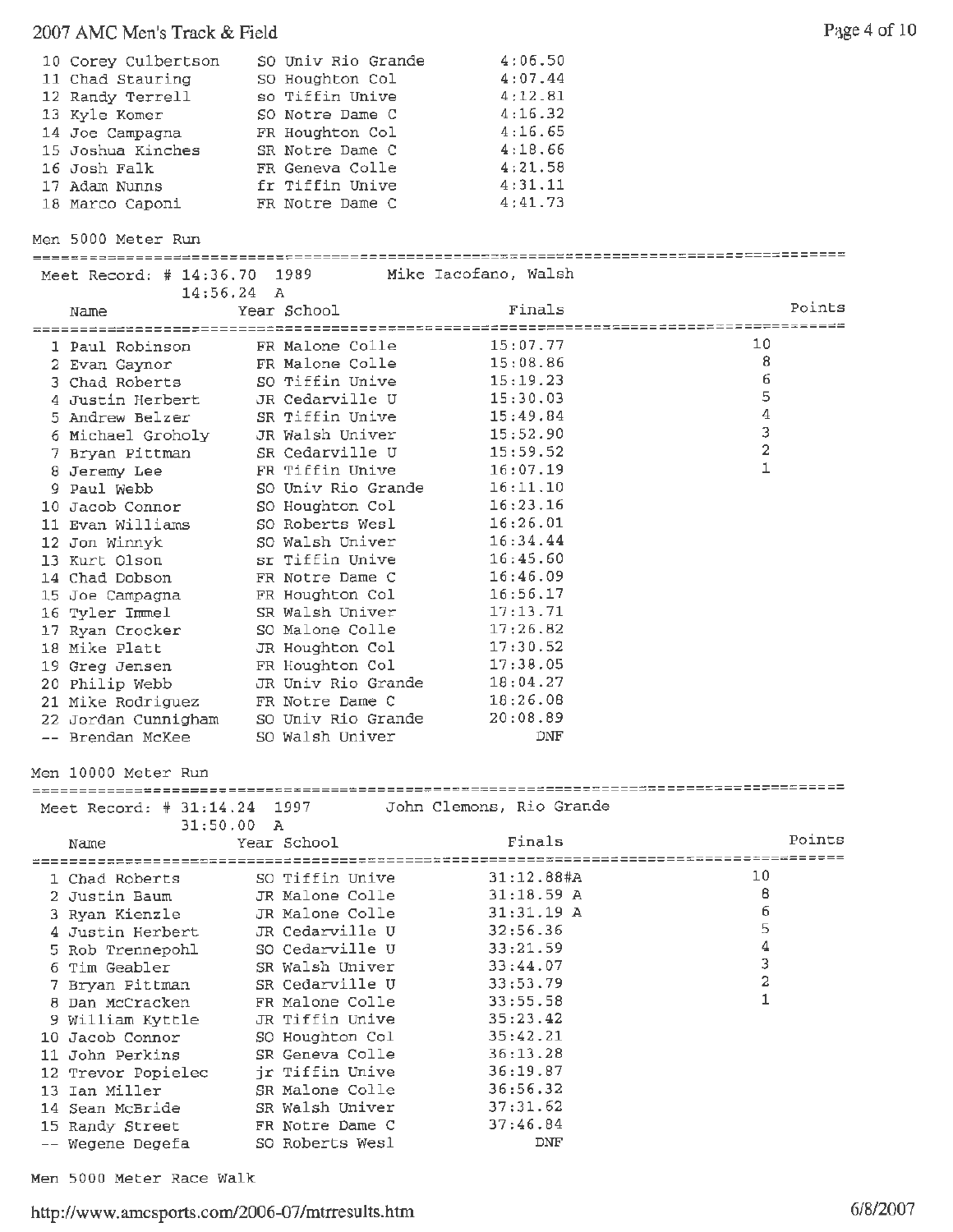2007 AMC Men's Track & Field <sup>~</sup>

| Meet Record: # 21:23.00 2005                                    |                                                                                                       | Matthew Boyles, Rio Grande      |              |                               |                    |                 |           |
|-----------------------------------------------------------------|-------------------------------------------------------------------------------------------------------|---------------------------------|--------------|-------------------------------|--------------------|-----------------|-----------|
| 28:50.00<br>Name                                                | A<br>Year School                                                                                      |                                 | Finals       |                               |                    |                 | Points    |
|                                                                 |                                                                                                       |                                 |              | ----------------------------- |                    |                 |           |
| 1 Chris Diaz                                                    | SO Malone Colle                                                                                       |                                 | 23:33.38A    |                               |                    | 10              |           |
| 2 Brad Sinick                                                   | SR Malone Colle                                                                                       |                                 | 23:44.17A    |                               |                    | 8               |           |
| 3 Joe Carmany                                                   | SO Malone Colle                                                                                       |                                 | $24:24.48$ A |                               |                    | 6               |           |
| 4 Seth Campbell                                                 | SO Cedarville U                                                                                       |                                 | 25:05.96 A   |                               |                    | 5               |           |
| 5 Josh Montenaro                                                | jr Tiffin Unive                                                                                       |                                 | 28:53.62     |                               |                    | 4               |           |
| 6 David Terenzoni SR Geneva Colle                               |                                                                                                       |                                 | 32:02.31     |                               |                    | 3               |           |
| 7 Josh Aker                                                     | Tiffin Unive                                                                                          |                                 | 35:06.78     |                               |                    | 2               |           |
| 8 Shawn Kunkle                                                  | Tiffin Unive                                                                                          |                                 | 40:15.31     |                               |                    | 1               |           |
| Men 110 Meter Hurdles                                           |                                                                                                       |                                 |              |                               |                    |                 |           |
| Top 8 Advance by Time<br>Meet Record: $# 14.30 2003$<br>14.78 A |                                                                                                       | Rickey Harris, Roberts Wesleyan |              |                               |                    |                 |           |
| Name                                                            |                                                                                                       | Year School                     |              | Prelims                       | Wind H#            |                 |           |
| Preliminaries                                                   |                                                                                                       |                                 |              |                               |                    |                 |           |
| 1 John Greathouse                                               |                                                                                                       | JR Tiffin Unive                 |              | 14.99q                        | $2.5 \quad 2$      |                 |           |
| 2 Ryan Bundenthal                                               |                                                                                                       | SR Cedarville U                 |              | 15.08q                        | 1.6                | $\mathbf{1}$    |           |
| 3 Jason Scott                                                   |                                                                                                       | SR Cedarville U                 |              | 15.21q                        | $2.5 -$            | 2               |           |
| 4 Dan Snyder                                                    |                                                                                                       | FR Tiffin Unive                 |              | 15.67g                        | 2.5                | $\overline{2}$  |           |
| 5 Steve Scott                                                   |                                                                                                       | SO Houghton Col                 |              | 15.78q                        | 1.6                | $\mathbf{1}$    |           |
| 6 Greg Chmielecki                                               |                                                                                                       | SR Notre Dame C                 |              | 15.87g                        | 2.5                | $\overline{2}$  |           |
| 7 Brandon Tress                                                 |                                                                                                       | FR Cedarville U                 |              | 16.01q                        | 2.5                | 2               |           |
| 8 Riley Morman                                                  | er Tiffin Univertidae (1999) of the Univertidae of the Univertidae (1999) of the Univertidae of the U |                                 |              | 16.36q                        | 1.6                | 1               |           |
| 9 Chris Hare                                                    |                                                                                                       | SR Malone Colle                 |              | 16.51                         | 2.5                | 2               |           |
| 10 Brady West                                                   |                                                                                                       | JR Malone Colle                 |              | 16.66                         | 1.6                | 1               |           |
| 11 Garrett Oliver                                               |                                                                                                       | FR Malone Colle                 |              | 16.99                         | 1.6                | 1               |           |
| 12 Nick Spigner                                                 |                                                                                                       | FR Geneva Colle                 |              | 17.10                         | $2.5 -$            | $\mathbf{2}$    |           |
| 13 Andy Preston                                                 |                                                                                                       | FR Malone Colle                 |              | 17.15                         | 2.5                | $\overline{2}$  |           |
| 14 Josh Johnson                                                 |                                                                                                       | JR Geneva Colle                 |              | 17.46                         | 1.6                | 1               |           |
| 15 Titus Goodew                                                 |                                                                                                       | FR Cedarville U                 |              | 18.13                         | 1.6                | 1               |           |
| Men 110 Meter Hurdles                                           |                                                                                                       |                                 |              |                               |                    |                 |           |
| Meet Record: $\#$ 14.30                                         | 2003                                                                                                  | Rickey Harris, Roberts Wesleyan |              |                               |                    |                 |           |
| 14.78 A                                                         |                                                                                                       |                                 | Finals       |                               |                    | Wind Points     |           |
| Name                                                            | Year School                                                                                           |                                 |              |                               |                    |                 |           |
| Finals                                                          |                                                                                                       |                                 |              |                               |                    |                 |           |
| 1 Jason Scott                                                   | SR Cedarville U                                                                                       |                                 | 15.15        | 0.3                           | 10                 |                 |           |
| 2 Ryan Bundenthal                                               | SR Cedarville U                                                                                       |                                 | 15.26        | 0.3                           | -8                 |                 |           |
| 3 John Greathouse                                               | JR Tiffin Unive                                                                                       |                                 | 15.66        | 0.3                           | - 6                |                 |           |
| 4 Greg Chmielecki                                               | SR Notre Dame C                                                                                       |                                 | 15.94        | $0 - 3$                       | 5                  |                 |           |
| 5 Brandon Tress                                                 | FR Cedarville U                                                                                       |                                 | 16.23        | 0.3                           | $\overline{\bf 4}$ |                 |           |
| 6 Steve Scott                                                   | SO Houghton Col                                                                                       |                                 | 16.27        | 0.3                           | 3                  |                 |           |
| 7 Dan Snyder                                                    | FR Tiffin Unive                                                                                       |                                 | 16.64        | 0.3                           | 2                  |                 |           |
| 8 Riley Morman                                                  | fr Tiffin Unive                                                                                       |                                 | 16.73        | 0.3                           | $\mathbf{1}$       |                 |           |
| Men 400 Meter Hurdles                                           |                                                                                                       |                                 |              |                               |                    |                 |           |
| Meet Record: $# 53.53$<br>53.90                                 | 2000<br>Α                                                                                             | Cliff Reynolds, Cedarville      |              |                               |                    |                 |           |
| Name                                                            | Year School                                                                                           |                                 | Finals       |                               |                    | =============== | H# Points |
| 1 Mike Ballistrea                                               | SO Tiffin Unive                                                                                       |                                 | 54.09        |                               |                    | 3<br>10         |           |
| 2 Steve Scott                                                   | SO Houghton Col                                                                                       |                                 | 54.58        |                               |                    | Э<br>8          |           |
| 3 Ryan Bundenthal                                               | SR Cedarville U                                                                                       |                                 | 54.71        |                               |                    | 3<br>6          |           |
| 4 Alex McCallion                                                | SR Walsh Univer                                                                                       |                                 | 56.61        |                               |                    | 3.<br>5         |           |

http://www.amcsports.com/2006-07 /mtrresults .htm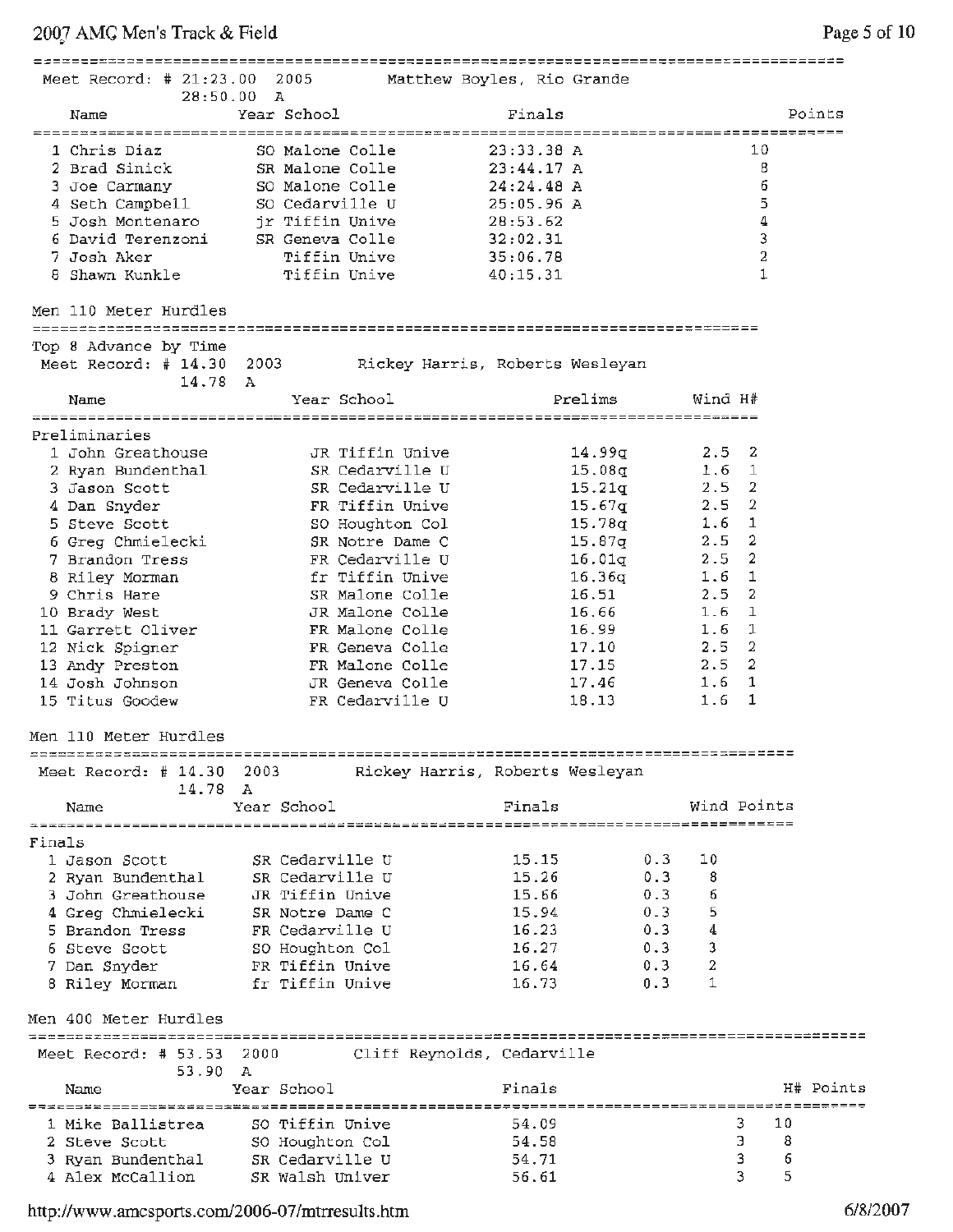## 2007 AMC Men's Track & Field Page 6 of 10

| 5 Jay Brueckner    | JR Malone Colle | 56.81   |   | 4 |
|--------------------|-----------------|---------|---|---|
| 6 Kevin Kuhn       | SO Cedarville U | 56.84   |   | 3 |
| 7 Jon Easterling   | SO Malone Colle | 56.89   |   | 2 |
| 8 Andy Preston     | FR Malone Colle | 56.95   |   |   |
| 9 Kelly Nowels     | FR Cedarville U | 57.38   | 2 |   |
| 10 Luke Duriancik  | JR Geneva Colle | 57.61   | 2 |   |
| 11 Garrett Oliver  | FR Malone Colle | 58.01   | 2 |   |
| 12 Brandon Tress   | FR Cedarville U | 58.09   | 2 |   |
| 13 Dan Snyder      | FR Tiffin Unive | 58.41   | Э |   |
| 14 Jason Shelnick  | FR Tiffin Unive | 58.77   | 2 |   |
| 15 Jacky Brown     | SO Notre Dame C | 58.93   |   |   |
| 16 John Greathouse | JR Tiffin Unive | 1:01.90 | 2 |   |
| 17 Alexander Dagg  | SO Houghton Col | 1:02.79 |   |   |
| 18 Josh Johnson    | JR Geneva Colle | 1:08.49 |   |   |

#### Men 3000 Meter Steeplechase

| Meet Record: # 9:17.44 2001                    | 9:29.00 | - A         |                 | Nate Bail, Malone                           |                                            |              |
|------------------------------------------------|---------|-------------|-----------------|---------------------------------------------|--------------------------------------------|--------------|
| Name<br>========================               |         | Year School |                 | Finals<br>================================= | ------------------------                   | Points       |
| 1 Kevin Kuhn                                   |         |             | SO Cedarville U | 9:32.80                                     | 10                                         |              |
| 2 Andrew Belzer                                |         |             | SR Tiffin Unive | 9:40.23                                     |                                            | 8            |
| 3 Brendon McKee                                |         |             | SO Walsh Univer | 9:54.05                                     |                                            | 6            |
| 4 Chris Finn                                   |         |             | FR Tiffin Unive | 9:54.88                                     |                                            | 5            |
| 5 Kurt Olson                                   |         |             | sr Tiffin Unive | 10:10.11                                    |                                            | 4            |
| 6 Will Cleveland                               |         |             | JR Notre Dame C | 10:17.34                                    |                                            | 3            |
| 7 Keith Burns                                  |         |             | SO Malone Colle | 10:19.54                                    |                                            | 2            |
| 8 John Heft                                    |         |             | SR Geneva Colle | 10:22.29                                    |                                            | $\mathbf{1}$ |
| 9 Mike Platt                                   |         |             | JR Houghton Col | 10:26.40                                    |                                            |              |
| 10 Jon Winnyk                                  |         |             | SO Walsh Univer | 10:31.21                                    |                                            |              |
| 11 Matt Long                                   |         |             | FR Walsh Univer | 10:52.23                                    |                                            |              |
| 12 Jason Hunter                                |         |             | SR Notre Dame C | 11:00.85                                    |                                            |              |
| 13 Vinny Freedman                              |         |             | so Tiffin Unive | 11:06.39                                    |                                            |              |
| -- Kyle Knapik                                 |         |             | SO Notre Dame C | DNF                                         |                                            |              |
| -- Tim Wadowick                                |         |             | JR Notre Dame C | DNF                                         |                                            |              |
| Men 4x100 Meter Relay                          |         |             |                 |                                             |                                            |              |
| Meet Record: # 42.14 1979                      |         |             |                 | Malone, Malone                              |                                            |              |
|                                                |         |             |                 | Stevens, Humphreys, Strong, Powell          |                                            |              |
|                                                | 41.85   | А           |                 |                                             |                                            |              |
| School                                         |         |             |                 | Finals                                      |                                            | Points       |
|                                                |         |             |                 |                                             |                                            |              |
| 1 Tiffin University                            |         |             |                 | 42.42                                       | 10                                         |              |
| 2 Malone College                               |         |             |                 | 42.87                                       |                                            | 8            |
| 3 Walsh University                             |         |             |                 | 44.30                                       |                                            | 6            |
| 4 Geneva College                               |         |             |                 | 44.39                                       |                                            | 5            |
| 5 Cedarville University                        |         |             |                 | 44.76                                       |                                            | 4            |
| 6 Roberts Wesleyan                             |         |             |                 | 45.23                                       |                                            | З            |
| 7 Houghton College                             |         |             |                 | 46.60                                       |                                            | 2            |
| -- Notre Dame College                          |         |             |                 | DNF                                         |                                            |              |
| Men 4x400 Meter Relay                          |         |             |                 |                                             |                                            |              |
|                                                |         |             |                 |                                             |                                            |              |
| Meet Record: # 3:16.50 1985 Malone, Malone     |         |             |                 |                                             |                                            |              |
|                                                |         |             |                 | King, Fatheree, Stone, Beam                 |                                            |              |
|                                                | 3:17.60 | A           |                 |                                             |                                            |              |
| School                                         |         |             |                 | Finals                                      |                                            | H# Points    |
|                                                |         |             |                 | 3:20.42                                     | _____________________________________<br>2 | 10           |
| 1 Malone College                               |         |             |                 |                                             | 2                                          | 8            |
| 2 Notre Dame College                           |         |             |                 | 3:23.35<br>3:23.55                          | $\overline{c}$                             | 6            |
| 3 Cedarville University<br>4 Tiffin University |         |             |                 | 3:24.65                                     | $\mathfrak{D}$                             | 5            |
|                                                |         |             |                 |                                             |                                            |              |

http://www.amcsports.com/2006-07 /mtrresults.htm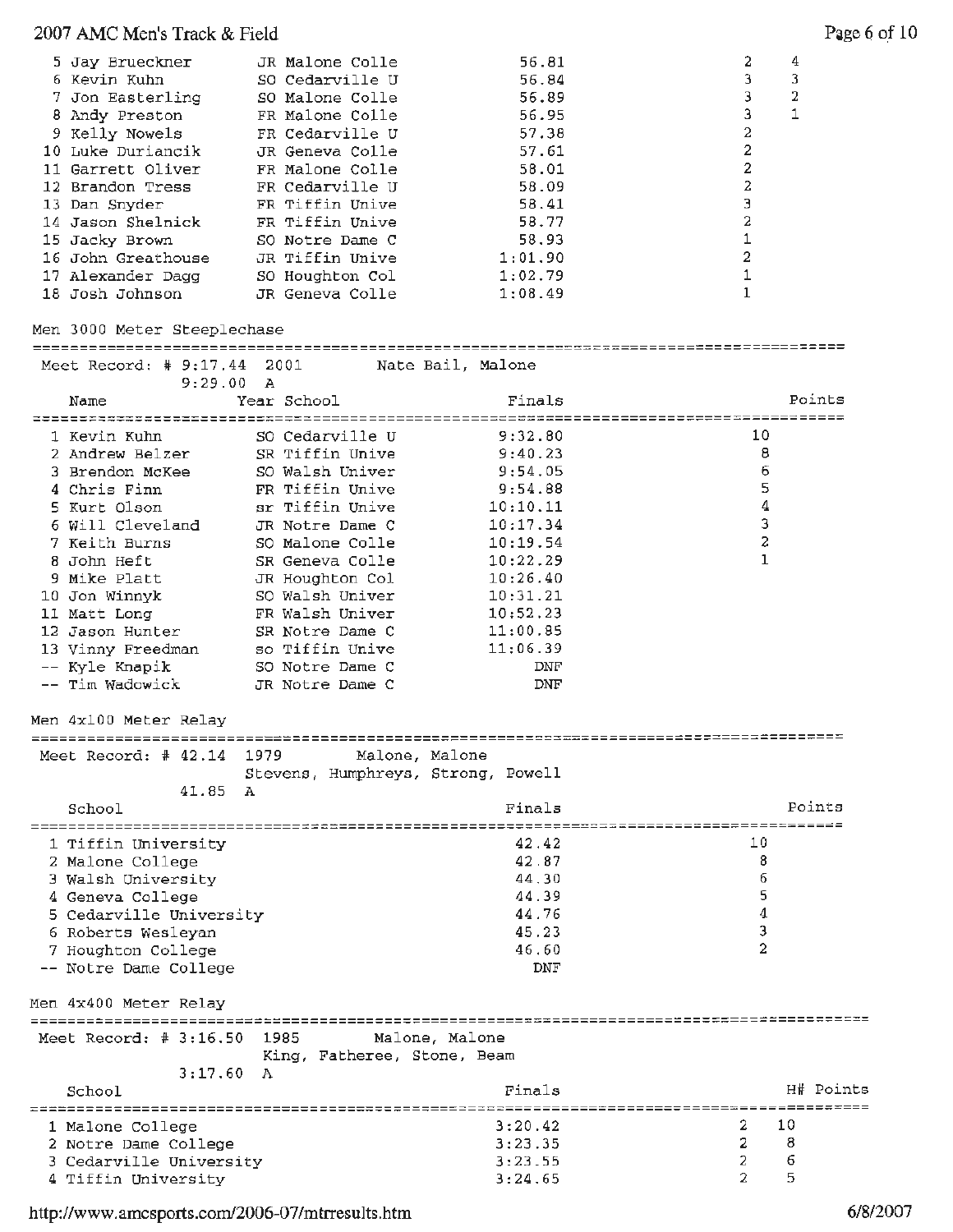| 2007 AMC Men's Track & Field                                                                 |           |                                |                   |                                          |                                      |                               | Page 7 of 10                |
|----------------------------------------------------------------------------------------------|-----------|--------------------------------|-------------------|------------------------------------------|--------------------------------------|-------------------------------|-----------------------------|
| 5 Roberts Wesleyan<br>6 Houghton College<br>7 University of Rio Grande<br>8 Walsh University |           |                                |                   | 3:25.51<br>3:26.83<br>3:33.59<br>3:36.22 |                                      | 1<br>1<br>2<br>$\overline{2}$ | 4<br>3<br>2<br>$\mathbf{1}$ |
| 9 Geneva College                                                                             |           |                                |                   | 3:41.92                                  |                                      | $\mathbf{I}$                  |                             |
| Men 4x800 Meter Relay                                                                        |           |                                |                   |                                          |                                      |                               |                             |
| Meet Record: # 7:46.52                                                                       |           | 2006                           |                   | Roberts Wesleyan, Roberts Wesleyan       |                                      |                               |                             |
| 7:47.00 A                                                                                    |           | Plake, Niebel, St. James, Rono |                   |                                          |                                      |                               |                             |
| School                                                                                       |           |                                |                   | Finals                                   | _______________________________      |                               | Points                      |
| 1 Houghton College                                                                           |           |                                |                   | 7:44.57#A                                |                                      | 10                            |                             |
| 2 Cedarville University                                                                      |           |                                |                   | 7:49.53                                  |                                      | 8                             |                             |
| 3 Malone College                                                                             |           |                                |                   | 7:53.23                                  |                                      | 6                             |                             |
| 4 Tiffin University                                                                          |           |                                |                   | 7:56.64                                  |                                      | 5                             |                             |
| 5 Notre Dame College                                                                         |           |                                |                   | 8:41.71                                  |                                      | 4                             |                             |
| 6 Walsh University                                                                           |           |                                |                   | 8:56.65                                  |                                      | 3                             |                             |
| Men High Jump                                                                                |           |                                |                   |                                          |                                      |                               |                             |
| ================================                                                             |           |                                |                   |                                          | ____________________________________ |                               |                             |
| $SH: 5-8$<br>Meet Record: $#$ 6-09 1973                                                      |           |                                | Doug Baer, Urbana |                                          |                                      |                               |                             |
| $6-09.00 A$                                                                                  |           |                                |                   |                                          |                                      |                               |                             |
| Name                                                                                         |           | Year School                    |                   | Finals                                   |                                      |                               | Points                      |
|                                                                                              |           |                                |                   |                                          |                                      |                               |                             |
| 1 Jimmy Sawin                                                                                |           | SR Cedarville U                |                   | 2.03m                                    | $6 - 08.00$                          | 10                            |                             |
| 2 Tyler Davis                                                                                |           | SO Malone Colle                |                   | 1.98 <sub>m</sub>                        | $6 - 06.00$                          | 8                             |                             |
| 3 Shane McLaughlin FR Malone Colle                                                           |           |                                |                   | 1.93m                                    | $6 - 04.00$                          | 6                             |                             |
| 4 Sean Cornell                                                                               |           | SO Notre Dame C                |                   | 1.88 <sub>m</sub>                        | $6 - 02,00$                          | 5                             |                             |
| 5 Randy Cook                                                                                 |           | SO Univ Rio Grande             |                   | 1.83m                                    | $6 - 00.00$                          | 3                             |                             |
| 5 Brady West                                                                                 |           | JR Malone Colle                |                   | 1.83m                                    | $6 - 00.00$                          | 3                             |                             |
| 5 Tyler Pierce                                                                               |           | FR Walsh Univer                |                   | 1.83m                                    | $6 - 00.00$                          | 3                             |                             |
| 8 Justin Longstreet FR Notre Dame C                                                          |           |                                |                   | 1.78m                                    | $5 - 10.00$                          | 1                             |                             |
| 9 Ikenna Obonna                                                                              |           | FR Tiffin Unive                |                   | 1.73m                                    | $5 - 08.00$                          |                               |                             |
| 10 Riley Morman                                                                              |           | fr Tiffin Unive                |                   | J1.73m                                   | $5 - 08.00$                          |                               |                             |
| 10 Jason Scott                                                                               |           | SR Cedarville U                |                   | J1.73m                                   | $5 - 08.00$                          |                               |                             |
| 10 Trent Gardner                                                                             |           | FR Malone Colle                |                   | J1.73m                                   | $5 - 08.00$                          |                               |                             |
| -- Bruce Mourhess                                                                            |           | SO Houghton Col                |                   | NH                                       |                                      |                               |                             |
| -- Jim Swiech                                                                                |           | JR Roberts Wesl                |                   | NH                                       |                                      |                               |                             |
| Men Pole Vault                                                                               |           |                                |                   |                                          |                                      |                               |                             |
| $SH: 10-6$                                                                                   |           |                                |                   |                                          |                                      |                               |                             |
| Meet Record: # $15-11$<br>$15 - 09.00$                                                       | 2006<br>A |                                |                   | Jim Swiech, Roberts Wesleyan             |                                      |                               |                             |
| Name                                                                                         |           | Year School                    |                   | Finals                                   |                                      |                               | Points                      |
| 1 Jason Scott                                                                                |           | SR Cedarville U                |                   | 5.11m                                    | $16 - 09.25$                         | 10                            |                             |
| 2 Jim Swiech                                                                                 |           | JR Roberts Wesl                |                   | 4.70m                                    | $15 - 05.00$                         | 8                             |                             |
| 3 Josh Gortney                                                                               |           | JR Malone Colle                |                   | 4.55m                                    | $14 - 11.00$                         | 6                             |                             |
| 4 Keith Reiter                                                                               |           | SO Tiffin Unive                |                   | J4.55m                                   | $14 - 11.00$                         | 5                             |                             |
| 5 Eli Nichols                                                                                |           | SO Tiffin Unive                |                   | 4.25m                                    | $13 - 11.25$                         | 3.5                           |                             |
| 5 Brett Rieke                                                                                |           | JR Tiffin Unive                |                   | 4.25m                                    | $13 - 11, 25$                        | 3.5                           |                             |
| 7 Jesse Braswell                                                                             |           | SO Houghton Col                |                   | 3.80m                                    | $12 - 05.50$                         | 2                             |                             |
| 8 Brady West                                                                                 |           | JR Malone Colle                |                   | 3.65m                                    | $11 - 11.75$                         | 1                             |                             |
| 9 Chris Hare                                                                                 |           | SR Malone Colle                |                   | J3.65m                                   | $11 - 11.75$                         |                               |                             |
| 10 Peter Manfredi                                                                            |           | SR Walsh Univer                |                   | 3.50m                                    | $11 - 05.75$                         |                               |                             |
| 11 Evan Cook                                                                                 |           | SO Houghton Col                |                   | J3.50m                                   | $11 - 05.75$                         |                               |                             |
| -- Dan Snyder                                                                                |           | FR Tiffin Unive                |                   | NH.                                      |                                      |                               |                             |
| -- Titus Goodew                                                                              |           | FR Cedarville U                |                   | NH                                       |                                      |                               |                             |
| -- Aaron Williams                                                                            |           | SO Houghton Col                |                   | NH                                       |                                      |                               |                             |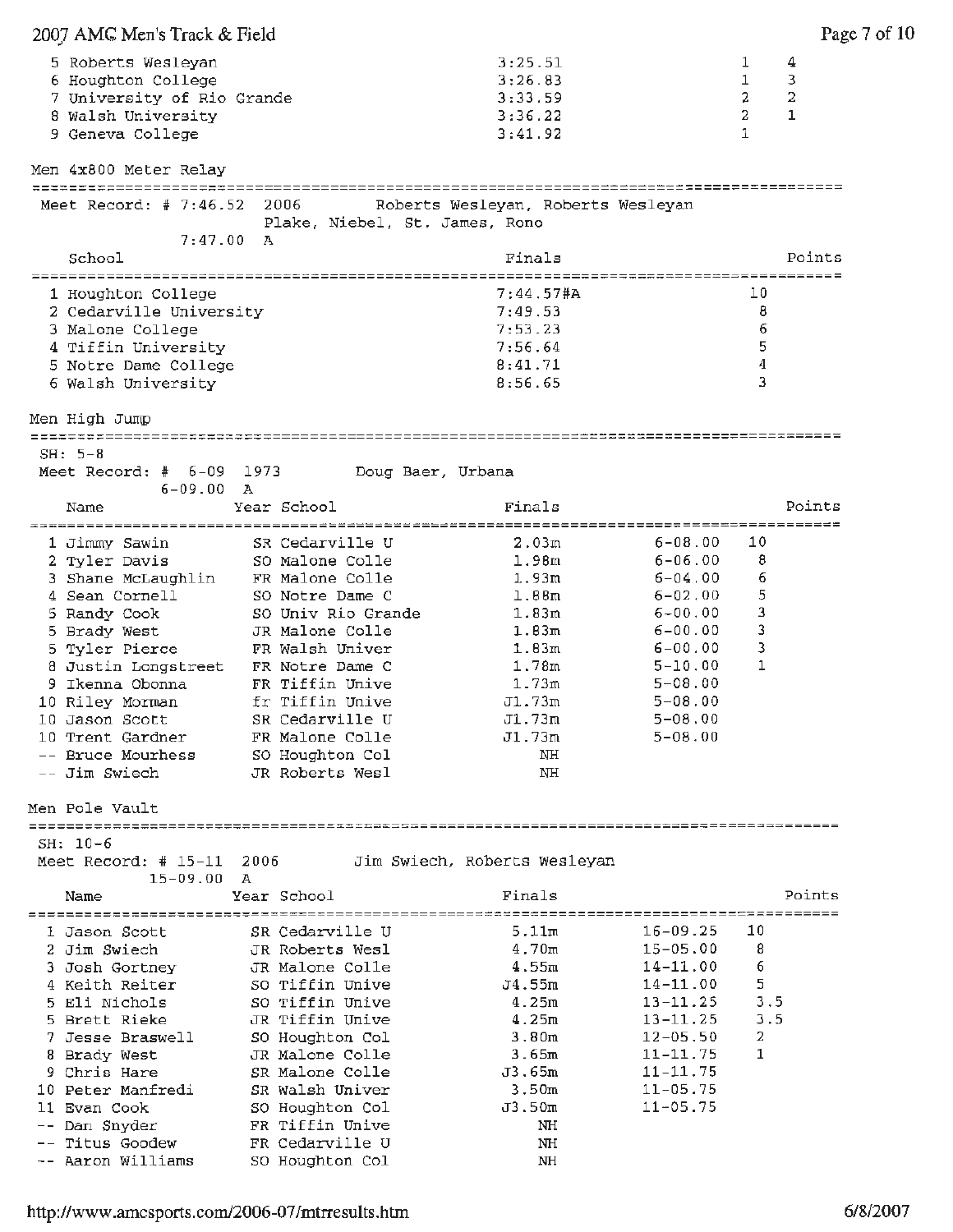## 2007 AMC Men's Track & Field

### Men Long Jump

| Page 8 of 10 |  |  |
|--------------|--|--|
|              |  |  |

| Meet Record: $# 23-10.75$                 | -----------------------<br>1995 |                    | Andre Eley, Findlay     |                          |              |                 |        |
|-------------------------------------------|---------------------------------|--------------------|-------------------------|--------------------------|--------------|-----------------|--------|
| $23 - 05.00$<br>Name                      | A<br>Year School                |                    | Finals                  |                          | Wind         |                 | Points |
|                                           |                                 |                    |                         |                          | --------     | $=$ = = = = = = |        |
| 1 Thomas Nims                             |                                 | SR Tiffin Unive    | 7.06m                   | NWI                      | $23 - 02.00$ | 10              |        |
| 2 Ryan Speakes                            |                                 | sr Tiffin Unive    | 6.75m                   | NWI                      | $22 - 01.75$ | В               |        |
| 3 Jim Swiech                              |                                 | JR Roberts Wesl    | 6.66m                   | NWI                      | $21 - 10.25$ | 6               |        |
| 4 Anthony Tackett                         |                                 | FR Notre Dame C    | 6.61m                   | NWI                      | $21 - 08.25$ | 5               |        |
| 5 Kasey Messmer                           |                                 | FR Tiffin Unive    | 6.54m                   | NWI                      | $21 - 05.50$ | $\mathbf 4$     |        |
| 6 Ikenna Obonna                           |                                 | FR Tiffin Unive    | 6.51m                   | NWI                      | $21 - 04.25$ | 3               |        |
| 7 Brady West                              |                                 | JR Malone Colle    | 6.31m                   | NWI                      | $20 - 08.50$ | $\overline{c}$  |        |
| 8 Trent Gardner                           |                                 | FR Malone Colle    | 6.07m                   | NWI                      | $19 - 11.00$ | 1               |        |
| 9 Brian Dvorsak                           |                                 | JR Geneva Colle    | 6.04m                   | NWI                      | $19 - 09.75$ |                 |        |
| 10 Tyler Pierce                           |                                 | FR Walsh Univer    | 6.00m                   | NWI                      | $19 - 08.25$ |                 |        |
| 11 Stephen Gruenberg                      |                                 | SO Cedarville U    | 5.98m                   | NWI                      | $19 - 07.50$ |                 |        |
| 12 Steve Scott                            |                                 | SO Houghton Col    | 5.95m                   | NWI                      | $19 - 06.25$ |                 |        |
| 13 Tom Ford                               |                                 | FR Geneva Colle    | 5.79m                   | NWI                      | $19 - 00.00$ |                 |        |
| 14 Andrew Saris                           |                                 | SO Walsh Univer    | 5.72m                   | NWI                      | $18 - 09.25$ |                 |        |
| 15 Aaron Williams                         |                                 | SO Houghton Col    | 5.70m                   | NWI                      | $18 - 08.50$ |                 |        |
| 16 Travis Smith                           |                                 |                    | 5.60m                   | NWI                      | $18 - 04.50$ |                 |        |
|                                           |                                 | SO Cedarville U    |                         |                          | $18 - 03.75$ |                 |        |
| 17 Bruce Mourhess                         |                                 | SO Houghton Col    | 5.58m                   | NWI                      | $17 - 09.75$ |                 |        |
| 18 Jesse Braswell                         |                                 | SO Houghton Col    | 5.43m                   | NWI                      |              |                 |        |
| 19 Nick Spigner                           | FR Geneva Colle                 |                    | 5.30m                   | NWI                      | $17 - 04.75$ |                 |        |
| 20 Gabe Graffius                          |                                 | SR Geneva Colle    | 5.03m                   | NWI                      | $16 - 06.00$ |                 |        |
| 21 Tom Humbert                            |                                 | SO Roberts Wesl    | 4.89m                   | NWI                      | $16 - 00.50$ |                 |        |
| 22 Titus Goodew                           | FR Cedarville U                 |                    | 4.88m                   | NWI                      | $16 - 00.25$ |                 |        |
| Men Triple Jump                           |                                 |                    |                         |                          |              |                 |        |
|                                           |                                 |                    |                         |                          |              |                 |        |
| Meet Record: $# 48-01.25$                 | 2004                            |                    | George Theodoris, Walsh |                          |              |                 |        |
|                                           |                                 |                    |                         |                          |              |                 |        |
| $47 - 00.00$                              | A                               |                    |                         |                          |              |                 |        |
| Name                                      | Year School                     |                    | Finals                  |                          | Wind         |                 | Points |
|                                           |                                 |                    |                         |                          |              |                 |        |
| 1 Ikenna Obonna                           | FR Tiffin Unive                 |                    | 14.50m                  | NWI                      | $47 - 07.00$ | 10              |        |
| 2 Ryan Speakes                            | sr Tiffin Unive                 |                    | 14.08m                  | NWI                      | $46 - 02.50$ | 8               |        |
| 3 Thomas Nims                             | SR Tiffin Unive                 |                    | 13.44m                  | NWI                      | $44 - 01.25$ | 6               |        |
| 4 Akambe Annankra                         | SR Geneva Colle                 |                    | 12.93m                  | NWI                      | $42 - 05.25$ | 4.5             |        |
| 4 Bruce Mourhess                          | SO Houghton Col                 |                    | 12.93m                  | NWI                      | $42 - 05.25$ | 4.5             |        |
| 6 Dan Snyder                              | FR Tiffin Unive                 |                    | 12.78m                  | NWI                      | $41 - 11.25$ | 3               |        |
| 7 Tyler Davis                             | SO Malone Colle                 |                    | 12.77m                  | NWI                      | $41 - 10.75$ | 2               |        |
| 8 Travis Smith                            | SO Cedarville U                 |                    | 11.91m                  | NWI                      | $39 - 01.00$ | 1               |        |
| 9 Trent Gardner                           | FR Malone Colle                 |                    | 11.87m                  | NWI                      | $38 - 11.50$ |                 |        |
| 10 Aaron Williams                         | SO Houghton Col                 |                    | 11.44m                  | NWI                      | $37 - 06.50$ |                 |        |
| 11 Andrew Saris                           | SO Walsh Univer                 |                    | 11.41m                  | NWI                      | $37 - 05.25$ |                 |        |
| 12 Jesse Braswell                         | SO Houghton Col                 |                    | 11.26m                  | NWI                      | $36 - 11.50$ |                 |        |
| -- Gabe Graffius                          | SR Geneva Colle                 |                    | FOUL                    | NWI                      |              |                 |        |
| Men Shot Put                              |                                 |                    |                         |                          |              |                 |        |
|                                           |                                 |                    |                         |                          |              |                 |        |
| Meet Record: # 58-09 1981<br>$51-00.00 A$ |                                 | Bob Urey, Malone   |                         |                          |              |                 |        |
| Name                                      | Year School                     |                    | Finals                  |                          |              | Points          |        |
|                                           |                                 |                    |                         |                          | =====        |                 |        |
| 1 Ben Michaud                             | SO Cedarville U                 |                    | 16.90m                  | $55 - 05.50$             | 10           |                 |        |
| 2 Jason Werling                           | SR Tiffin Unive                 |                    | 16.36m                  | $53 - 08.25$             | 8            |                 |        |
| 3 Nick Kahanic                            | JR Roberts Wesl                 |                    | 15.10m                  | $49 - 06.50$             | 6            |                 |        |
| 4 Neil Henning                            | JR Cedarville U                 |                    | 14.80m                  | $48 - 06.75$             | 5            |                 |        |
| 5 Joe Mason                               | SR Houghton Col                 |                    | 14.08m                  | $46 - 02.50$             | 4            |                 |        |
| 6 Peter Tsaftarides                       | SR Walsh Univer                 |                    | 13.98m                  | $45 - 10.50$             | 3            |                 |        |
| 7 Caleb Marburger                         | FR Malone Colle                 |                    | 13.75m                  | $45 - 01.50$             | 2            |                 |        |
| 8 Landon Huvler<br>9 Gastin Green         | JR Notre Dame C                 | SR Univ Rio Grande | 13.68m<br>13.65m        | $44 - 10.75$<br>44-09.50 | 1            |                 |        |

 $\sim$ 

http://www. amc sports.com/2006-07 /mtrresults .htm 6/8/2007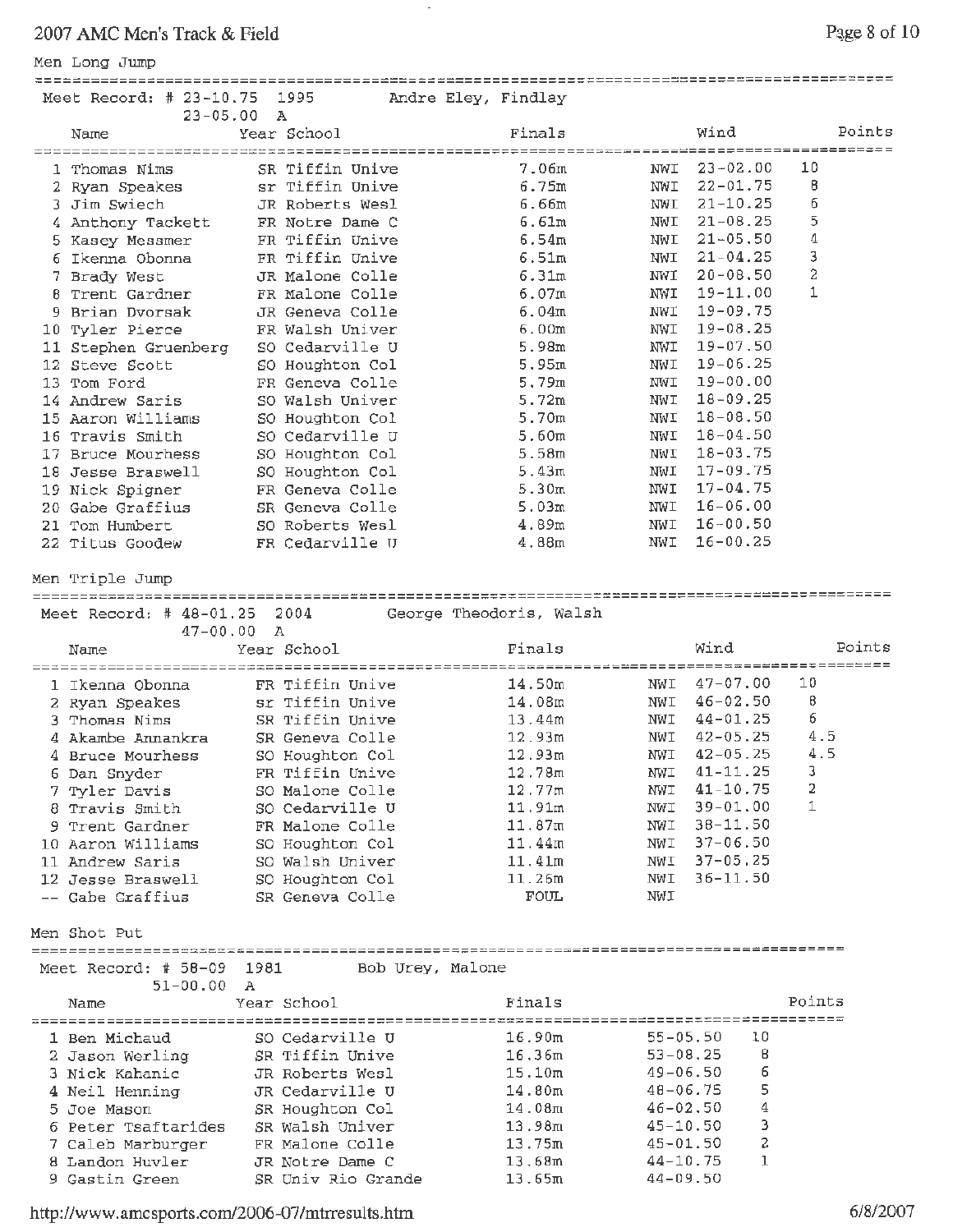# 2007 AMC Men's Track & Field Page 9 of 10

| 10 Jerome Jackson | SO Walsh Univer    | 12.83m      | $42 - 01.25$ |
|-------------------|--------------------|-------------|--------------|
| 11 Seth Sharp     | SR Malone Colle    | 12.16m      | $39 - 10.75$ |
| 12 Derek Kilkenny | FR Univ Rio Grande | 11.97m      | $39 - 03.25$ |
| 13 Cameron Lewis  | FR Tiffin Unive    | 11.80m      | $38 - 08.75$ |
| 14 Titus Goodew   | FR Cedarville U    | 11.69m      | $38 - 04.25$ |
| 15 John Gray      | FR Roberts Wesl    | 11.09m      | $36 - 04.75$ |
| 16 Chris Hare     | SR Malone Colle    | 10.97m      | $36 - 00.00$ |
| 17 Rocco Cononico | JR Notre Dame C    | 10.67m      | $35 - 00.25$ |
| 18 Ben Watt       | JR Geneva Colle    | 7.97m       | $26 - 01.75$ |
| 19 Robert Howells | FR Houghton Col    | 7.02m       | $23 - 00.50$ |
| -- Chad Armstrong | SR Malone Colle    | FOUL.       |              |
| -- Donnie Graber  | JR Tiffin Unive    | <b>FOUL</b> |              |

Men Discus Throw Meet Record:# 183-09 1981 Bob Urey, Malone

| $156 - 11$ A<br>Name                  |      | Year School                        | Finals           |                          |                | Points |
|---------------------------------------|------|------------------------------------|------------------|--------------------------|----------------|--------|
|                                       |      |                                    |                  | ;======== <b>====</b> == |                | $---$  |
| 1 Jason Werling                       |      | SR Tiffin Unive                    | 47.79m           | $156 - 09$               | 10             |        |
| 2 Nick Kahanic                        |      | JR Roberts Wesl                    | 45.82m           | $150 - 04$               | 8              |        |
| 3 Joe Mason                           |      | SR Houghton Col                    | 44.08m           | $144 - 07$               | 6              |        |
| 4 Justin Jump                         |      | SO Malone Colle                    | 43.03m           | $141 - 02$               | 5              |        |
| 5 Jim Boals                           |      | FR Notre Dame C                    | 42.85m           | $140 - 07$               | 4              |        |
| 6 Jerome Jackson                      |      | SO Walsh Univer                    | 42.72m           | $140 - 02$               | З              |        |
| 7 Gastin Green                        |      | SR Univ Rio Grande                 | 41.90m           | $137 - 06$               | $\overline{c}$ |        |
| 8 Landon Huvler                       |      | JR Notre Dame C                    | 40.58m           | $133 - 02$               | 1              |        |
| 9 Cameron Lewis                       |      | FR Tiffin Unive                    | 40.07m           | 131-05                   |                |        |
| 10 John Gray                          |      | FR Roberts Wesl                    | 38.11m           | $125 - 00$               |                |        |
| 11 Chris Hare                         |      | SR Malone Colle                    | 38.09m           | $125 - 00$               |                |        |
| 12 Chad Armstrong                     |      | SR Malone Colle                    | 36.76m           | $120 - 07$               |                |        |
| 13 Derek Kilkenny                     |      | FR Univ Rio Grande                 | 36,40m           | $119 - 05$               |                |        |
| 14 Rocco Cononico                     |      | JR Notre Dame C                    | 35.35m           | $116 - 00$               |                |        |
| 15 Christian Maat                     |      | SO Cedarville U                    | 34.24m           | $112 - 04$               |                |        |
| 16 Caleb Marburger                    |      | FR Malone Colle                    | 31.60m           | $103 - 08$               |                |        |
| 17 Jeff Noel                          |      | JR Roberts Wesl                    | 31.58m           | $103 - 07$               |                |        |
| 18 Dan Snyder                         |      | FR Tiffin Unive                    | 31.00m           | $101 - 08$               |                |        |
| -- Ben Watt                           |      | JR Geneva Colle                    | FOUL             |                          |                |        |
| -- Neil Henning                       |      | JR Cedarville U                    | FOUL             |                          |                |        |
|                                       |      |                                    |                  |                          |                |        |
| Men Hammer Throw                      |      |                                    |                  |                          |                |        |
| Meet Record: $\#$ 168-00              | 2001 | Marty Yaniglos, Walsh              |                  |                          |                |        |
| $164 - 00$<br>Name                    | A    | Year School                        | Finals           |                          |                | Points |
|                                       |      |                                    | 50.11m           | $164 - 05$               | 10             |        |
| 1 Jason Werling                       |      | SR Tiffin Unive                    |                  | $158 - 04$               | 8              |        |
| 2 Christian Maat                      |      | SO Cedarville U                    | 48.25m<br>48.14m | $157 - 11$               | 6              |        |
| 3 Neil Henning                        |      | JR Cedarville U                    | 47.53m           | $155 - 11$               | 5              |        |
| 4 Chad Armstrong                      |      | SR Malone Colle<br>SO Cedarville U | 47,45m           | $155 - 08$               | 4              |        |
| 5 Ben Michaud                         |      | JR Roberts Wesl                    | 46.44m           | $152 - 04$               | 3              |        |
| 6 Nick Kahanic                        |      |                                    | 46.11m           | $151 - 03$               | 2              |        |
| 7 Justin Jump                         |      | SO Malone Colle                    |                  | $144 - 03$               | 1              |        |
| 8 Gastin Green                        |      | SR Univ Rio Grande                 | 43.96m<br>43.75m | $143 - 06$               |                |        |
| 9 Cameron Lewis                       |      | FR Tiffin Unive                    |                  |                          |                |        |
| 10 Tom Brown                          |      | SO Univ Rio Grande                 | 40.96m           | $134 - 04$<br>$126 - 08$ |                |        |
| 11 John Gray                          |      | FR Roberts Wesl                    | 38.62m           | $125 - 07$               |                |        |
| 12 Jim Boals                          |      | FR Notre Dame C<br>JR Roberts Wesl | 38.28m           | $125 - 02$               |                |        |
| 13 Jeff Noel                          |      |                                    | 38.15m<br>38.09m | $125 - 00$               |                |        |
| 14 Landon Huvler<br>15 Donnie Graber  |      | JR Notre Dame C<br>JR Tiffin Unive |                  | $124 - 05$               |                |        |
|                                       |      |                                    | 37.92m           | $122 - 01$               |                |        |
| 16 Peter Tsaftarides<br>17 Seth Sharp |      | SR Walsh Univer<br>SR Malone Colle | 37.21m<br>36.03m | $118 - 02$               |                |        |

http://www.amcsports.com/2006-07/mtrresults.htm 6/8/2007